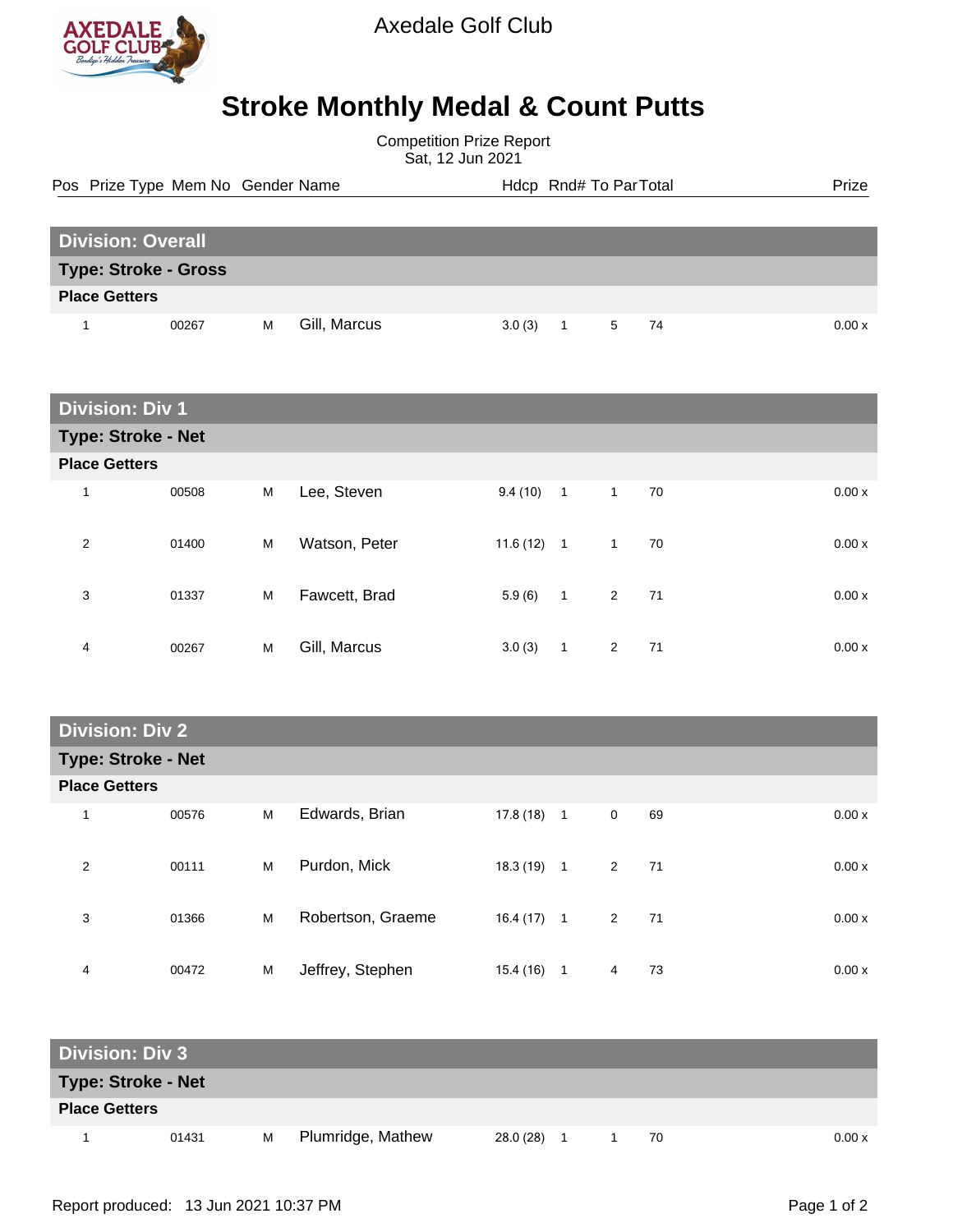| Pos Prize Type Mem No Gender Name |       |   |                  | Hdcp Rnd# To Par Total |                          |   |      | Prize  |
|-----------------------------------|-------|---|------------------|------------------------|--------------------------|---|------|--------|
| 2                                 | 01479 | м | Perkins, Robert  | 30.9(31)               | $\overline{1}$           | 3 | - 72 | 0.00 x |
| 3                                 | 01183 | M | Galbraith, Rowan | 24.1 (24)              | $\overline{\phantom{1}}$ | 3 | - 72 | 0.00x  |
| 4                                 | 00145 | м | Yum, David       | 24.9(25)               | $\overline{1}$           | 4 | 73   | 0.00 x |

| <b>Division: Overall</b>  |       |   |                  |              |                            |                |    |                    |  |
|---------------------------|-------|---|------------------|--------------|----------------------------|----------------|----|--------------------|--|
| <b>Type: Stroke - Net</b> |       |   |                  |              |                            |                |    |                    |  |
| <b>Ball Rundowns</b>      |       |   |                  |              |                            |                |    |                    |  |
| (no. 1)                   | 00332 | M | Andrews, Allan   | 7.3(7)       | $\mathbf{1}$               | $\overline{2}$ | 71 | $0.00\,\mathrm{x}$ |  |
| (no. 2)                   | 00056 | M | Harrop, Garry    | 8.6(9)       | $\mathbf{1}$               | $\overline{2}$ | 71 | 0.00x              |  |
| (no. 3)                   | 01326 | M | McKenzie, Paul   | $10.3(10)$ 1 |                            | 3              | 72 | 0.00 x             |  |
| (no. 4)                   | 00323 | M | Retallick, Brian | $13.1(13)$ 1 |                            | 4              | 73 | 0.00x              |  |
| (no. 5)                   | 00513 | M | Watson, Andrew   | $16.8(17)$ 1 |                            | 4              | 73 | 0.00 x             |  |
| (no. 6)                   | 01156 | M | Osborne, Doug    | $17.3(18)$ 1 |                            | 4              | 73 | 0.00 x             |  |
| (no. 7)                   | 00339 | M | Hocking, Darren  | $17.8(18)$ 1 |                            | 4              | 73 | 0.00x              |  |
| (no. 8)                   | 00343 | M | McGibbon, Stuart | 8.1(8)       | $\overline{\phantom{0}}$ 1 | $\sqrt{5}$     | 74 | 0.00 x             |  |
| (no. 9)                   | 00090 | M | Ivey, David      | 9.0(9)       | $\mathbf{1}$               | $\,$ 5 $\,$    | 74 | 0.00 x             |  |
| (no. 10)                  | 00069 | M | King, Peter      | $17.8(18)$ 1 |                            | $\sqrt{5}$     | 74 | 0.00x              |  |